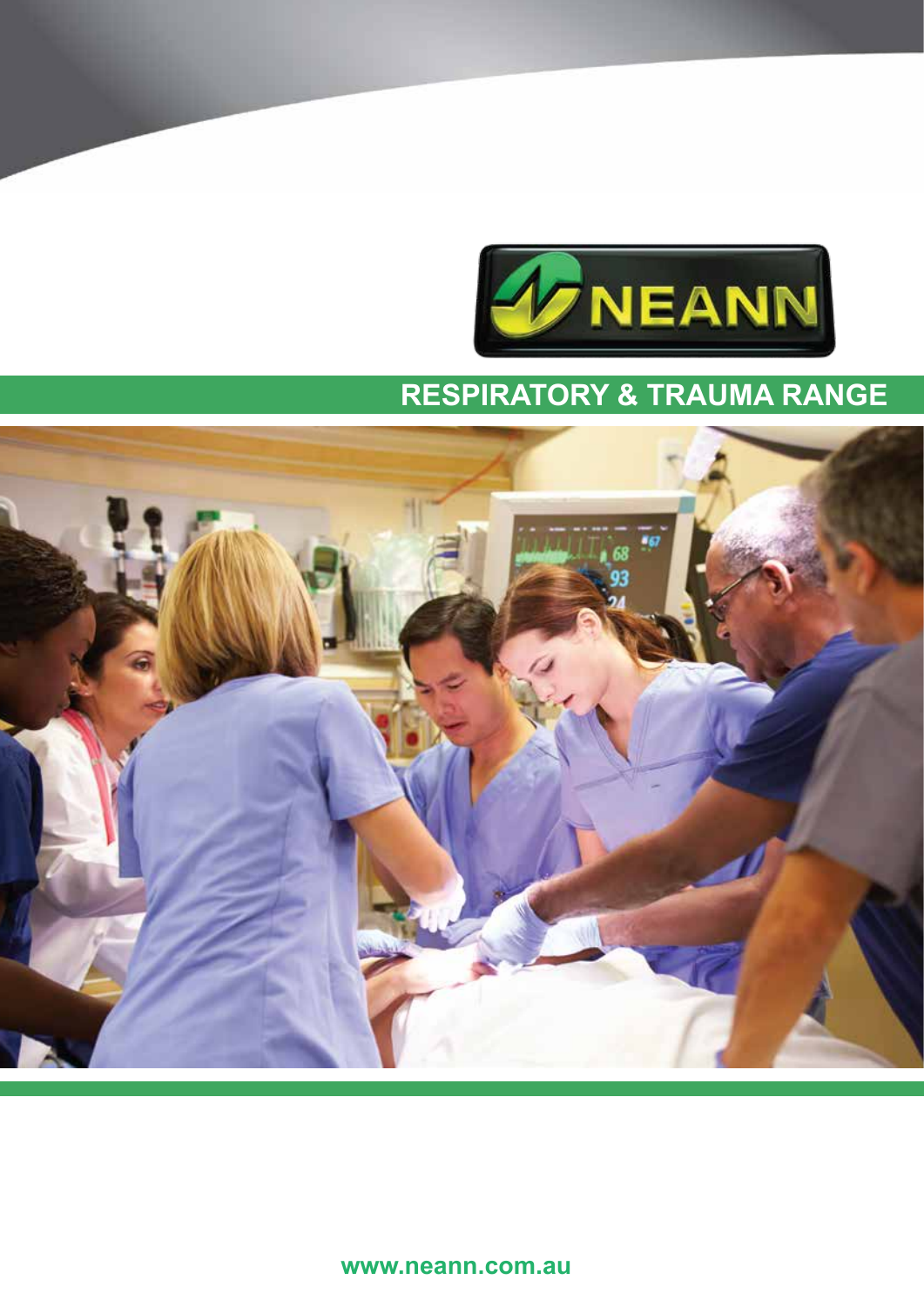# NEANN

NEANN is the medical equipment division of RAPP Australia Pty Ltd. The focus of the division is to design, develop and provide first response, emergency and hospital medical equipment and supplies that are effective, reliable and safe to use.

NEANN is a leader among medical equipment suppliers and our products can be found in use around Australia in most ambulances, hospitals, clinics and emergency services teams. RAPP Australia Pty Ltd holds ongoing contracts with all State Governments in Australia as well as leading emergency agencies worldwide.

The division works in collaboration with clients to ensure all equipment performs as intended. NEANN is the exclusive Australian distributor for companies including, but not limited to Mercury Medical, Allied Healthcare Products, VeinLite and Oxylitre.



### **NEANN MEDICAL KITS**

Why buy from us? NEANN is Australia's largest manufacturer and leading designer of emergency medical kits supplying soft packs to 90% of Australia's Ambulance Services.

Our Medical Kits are manufactured from the most modern, state of the art material. Historically, our kits have been manufactured using Vironfrei material. Our kits have evolved through research and development to be produced using our new material called EnvironFrei. EnvironFrei has been independently tested, confirming its superiority to common place materials ensuring a stronger, longer lasting and more durable product.

At NEANN we understand the importance of cross-contamination and infectious control issues in the workforce. EnvironFrei directly combats this every increasing issue. Innovation in this area is constantly being achieved to deliver the best results to

meet our customers needs. A recent example of this would be our aVector handles which are designed to eliminate the effects of cross-contamination on our medical kits at the highest area of risk.

Our products are designed so that everything has a place and everything is in its place, there are no search and select issues with NEANN products. Layout guides and access panels are supplied with most NEANN products to aid the user with one of the most important issues, saving time.

Do you know what are you looking for in your kit? Do you require your kit to be tailored to your working needs? Do you know that NEANN can help you customise a kit or bag to any budget that will suit you or your business? With years of design experience, NEANN can deliver a product to suit your needs, in addition we can alter any of the bags from our range above.

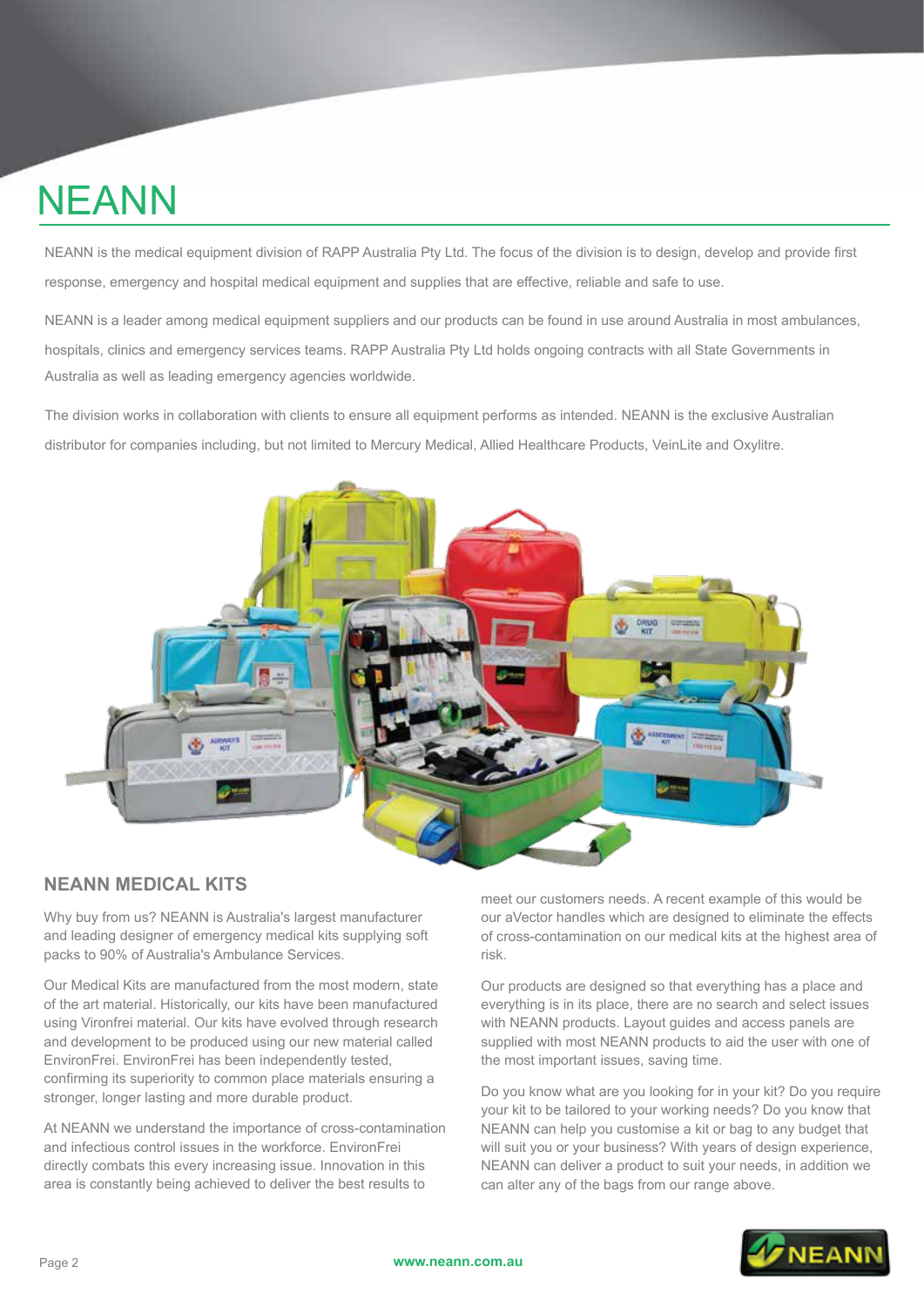**air-Q sp Intubation Laryngeal Airway (ILA)** The Only Self-Pressurizing Mask Cuff.

Takes the guesswork out of mask cuff inflation because it:

- Eliminates the extra step of inflating the mask cuff,
- Eliminates mask cuff over inflation.

The new Self-Pressurizing air-Q sp enables intubation to be performed with standard size ET tubes through the device. Whilst the patient is effectively intubated you can remove the air-Q sp leaving the ET tube in place during the removal.



Product Code: 50-006-104035-0000



#### **AG Cuffill**

The AG Cuffill is designed to enhance patient safety by minimising the potential human error while measuring and inflating airway cuffs, as well as diminishing the risk of cross-contamination, when used for a single patient.

This pocket-size, syringe-like design allows a simple and easy operation and is used by medical professionals, including first-responders and hospital staff.

The compact and intuitive AG Cuffill device is the most accurate solution for measuring both pressure and volume of airway cuffs in all clinical settings.

Product Code: 50-063-HSCUFF0041-0000

#### **air-Q sp / Blocker Intubation Laryngeal Airway (ILA)**

Just Released—the NEW air-Q sp / Blocker Range.

Providing the ideal solution in one air-Q sp / Blocker airway that allows:

- Rescue ventilation,
- Rescue intubation,
- Rescue suctioning and venting of the esophagus.

The air-Q sp / Blocker is a new design incorporating a self-pressurising mask with a soft, flexible guide tube allowing access to the posterior pharynx and upper esophagus.



Product Code: 50-006-10-7045-0000



#### **naso-flo Nasopharyngeal Airway Device**

The naso-flo Nasopharyngeal Airway Device allows for direct oxygen tubing connection and humidification vents for heat and moisture transfer on inhalation.

- Oxygen port and elbow allow for direct connection to  $\mathrm{O}_2$  source (higher FiO<sub>2</sub> % delivery),
- Soft silicone material designed for less traumatic insertions,
- Humidification vents allow for heat/moisture transfer on inhalation,
- Colour-coded elbows aid in correct size selection,
- Optional filtered respiratory indicator (CO<sub>2</sub> monitor connection).

Product Code: 50-006-JQ-NF206-0000

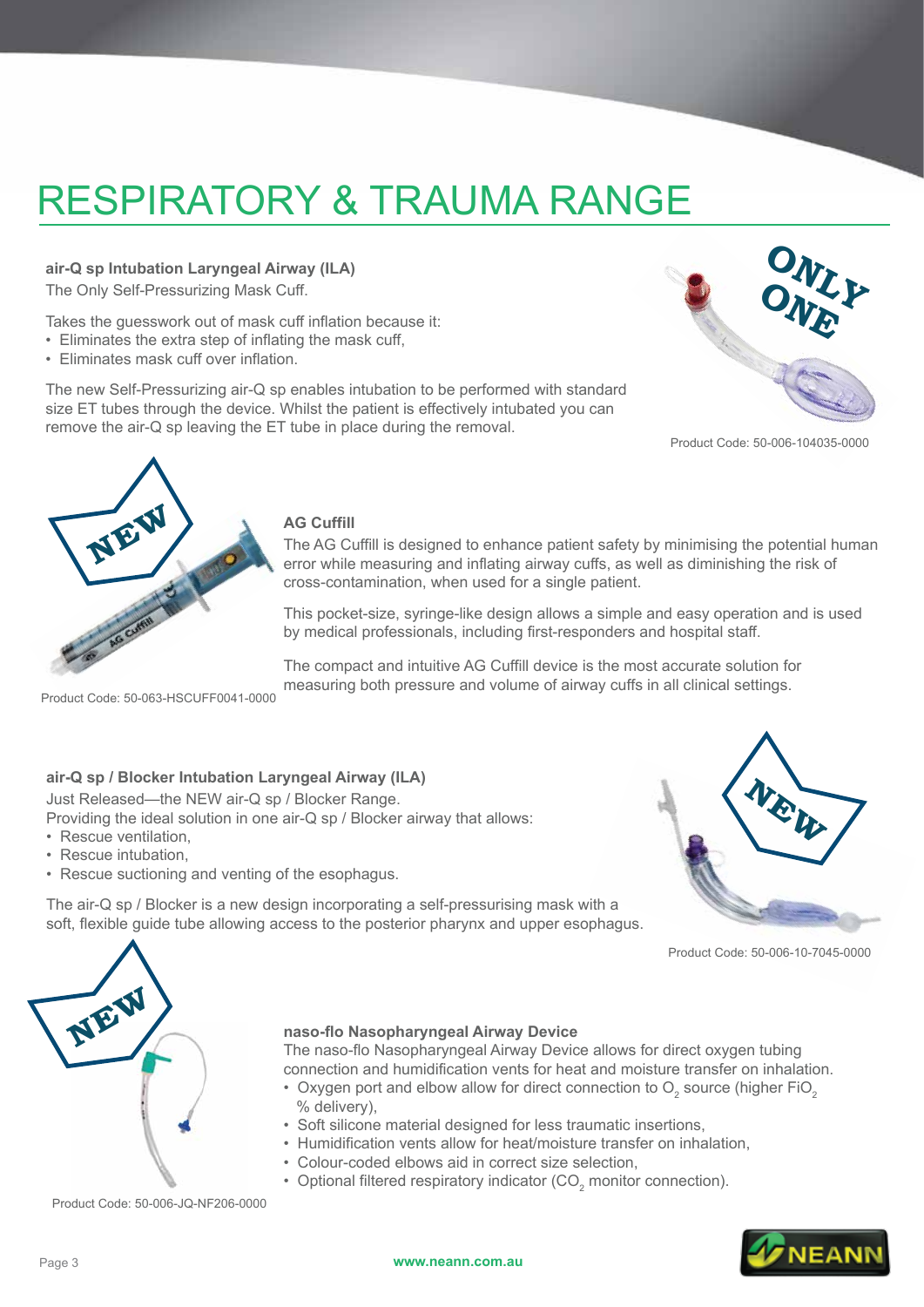

#### **RES-Q-VAC**

RES-Q-VAC is a high-quality non-electric suction pump with removable single patient use canisters and catheters.

Reliable hand-operated advanced suction system which provides a full range of suction options for every medical requirement.

- Convenient one-handed operation,
- Portable and power safe,
- Always ready to go.

Product Code: 50-018-P1N1S000N-0000

#### **CPR-2 Disposable Bag**

#### **Positive Pressure Ventilation and Self-Inflating Bags.**

The CPR-2 range is a full line of resuscitators manufactured with new thermoplastic bag material providing superior lung compliance "feel" with exceptional responsiveness.

#### *Benefits:*

- Colour-coded Manometer, accuracy is  $\pm$  3cm H<sub>2</sub>O between 0-15cm H<sub>2</sub>O,
- Monitors both Airway and PEEP Pressure,
- Fast re-expansion/high breath-per-minute capability,
- Latex-Free medical grade thermoplastic bag material.



Product Code: 50-006-1056002-0000



Product Code: 50-006-10-55370-0000

### **Full Range of CO<sub>2</sub> Detectors**

Fast, durable colorimetric breath indicators for visualisation of exhaled CO<sub>2</sub> to assist in verifying proper intubation.

- **Features:**
- Convenient Pull Tab activates the device when ready to use,
- Detects up to 50 breaths per minute,
- 24-hr performance,
- Works in 100% humidity,
- Vivid breath-to-breath colour change,
- Suitable patient weight starting from 0.25kg.

#### **Manometer**

The first disposable manometer to reliably monitor BOTH proper inflation pressure and PEEP pressure during manual ventilation.

#### **Features**

- The Disposable Colour-Coded Manometer allows for in-line monitoring of both airway pressure and PEEP pressures, when used in conjunction with CPR and hyperinflation resuscitation bags.
- The Disposable Colour-Coded Manometer is ready when you need it so you don't need to search or deal with a broken reusable manometer again!
- Disposable & Latex Free.



Product Code: 50-006-1055350-0000

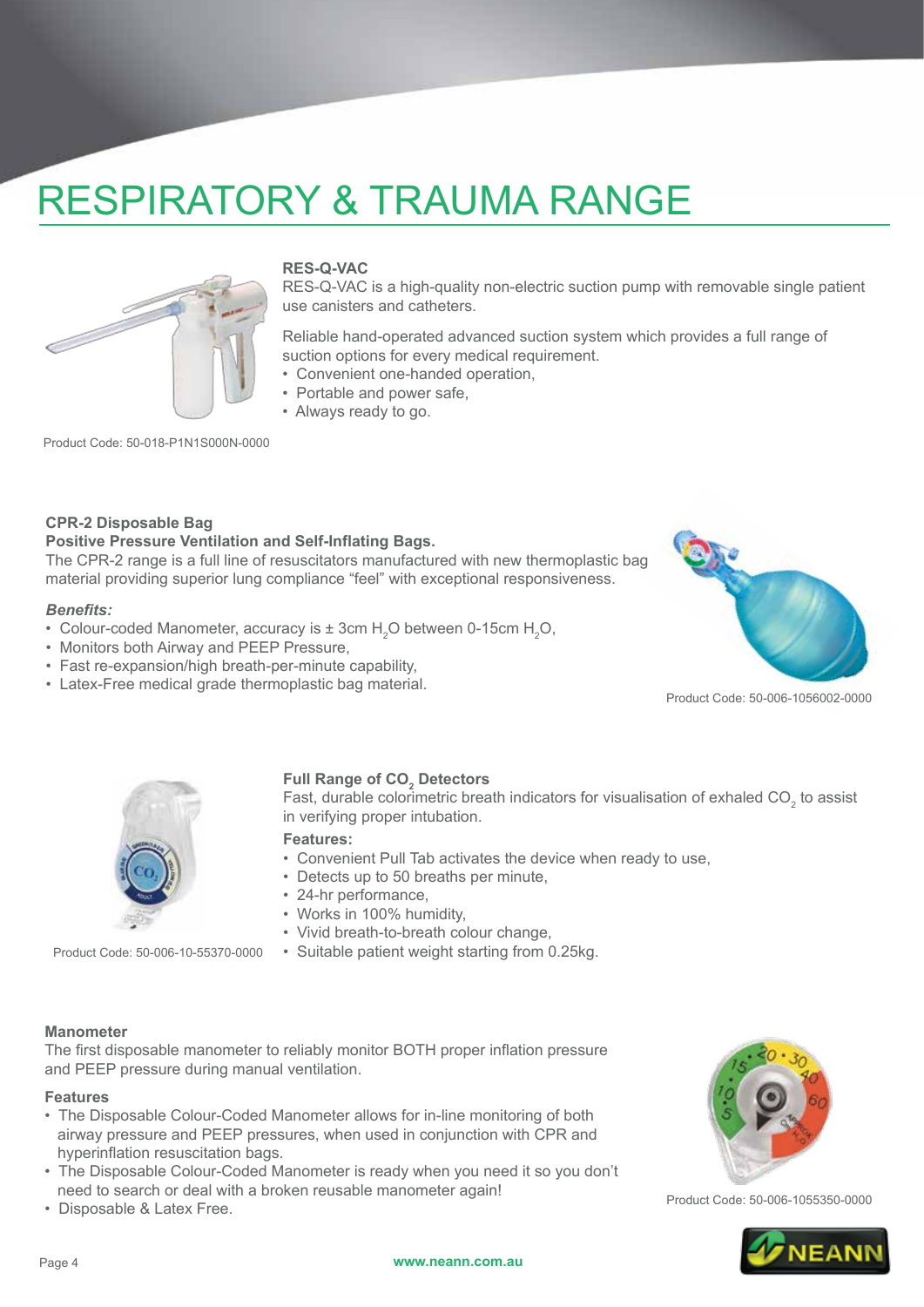#### **Flow-Safe CPAP II - Disposable A Revolution in Emergency Care**

- When time is of the essence,
- When accuracy is critical.

#### **Features:**

- Over 50% Less Oxygen Consumption. It uses less oxygen while delivering high FiO<sup>2</sup>,
- Built-In Manometer. It verifies delivered CPAP pressure,
- Consistent CPAP Pressure,
- Very comfortable head harness and face mask.



Product Code: 50-006-1057209-0000



Product Code: 50-092-SN-02L-0192

#### **Ampoule Openers**

Health Care Industries use millions of ampoules annually. Breakages, cuts and contamination of contents have always been a safety concern resulting in wasted resources.

The Snapit Solution is simple, safe and cost effective. Snapit is made from durable, anodised aluminium ensuring a once only investment provides ongoing safety.

- Protects the hands,
- An effortless open every time due to extended lever action,
- "Just snap it." It's a reusable device hence great value!

#### **VeinLite LEDX**

VeinLite LEDX's C-Shaped design and 32 LEDs in two colours means that superficial veins can be seen and accessed anywhere on the body. It secures the vein in place and stretches the skin for easy needle insertion without any guess work.

#### **Features:**

- Best ultra portable system on the market,
- Disposable plastic covers protect the device from contamination & cross-contamination,
- Light shield and paediatric adapter supplied,
- Weight including battery 83g.



Product Code: 50-019-VLEDX-0000



Product Code: 50-001-0734-0000

#### **NEANN LSB (Long Spine Board)**

This non-conductive, super light NEANN Long Spineboard (LSB) delivers superior comfort for paramedics with newly designed hand holds, curvature angles and increased strength, making manual handling easier while still maintaining the functionality of the spineboard.

#### **Features:**

- Light weight,
- Greater flexibility,
- Safety tested.

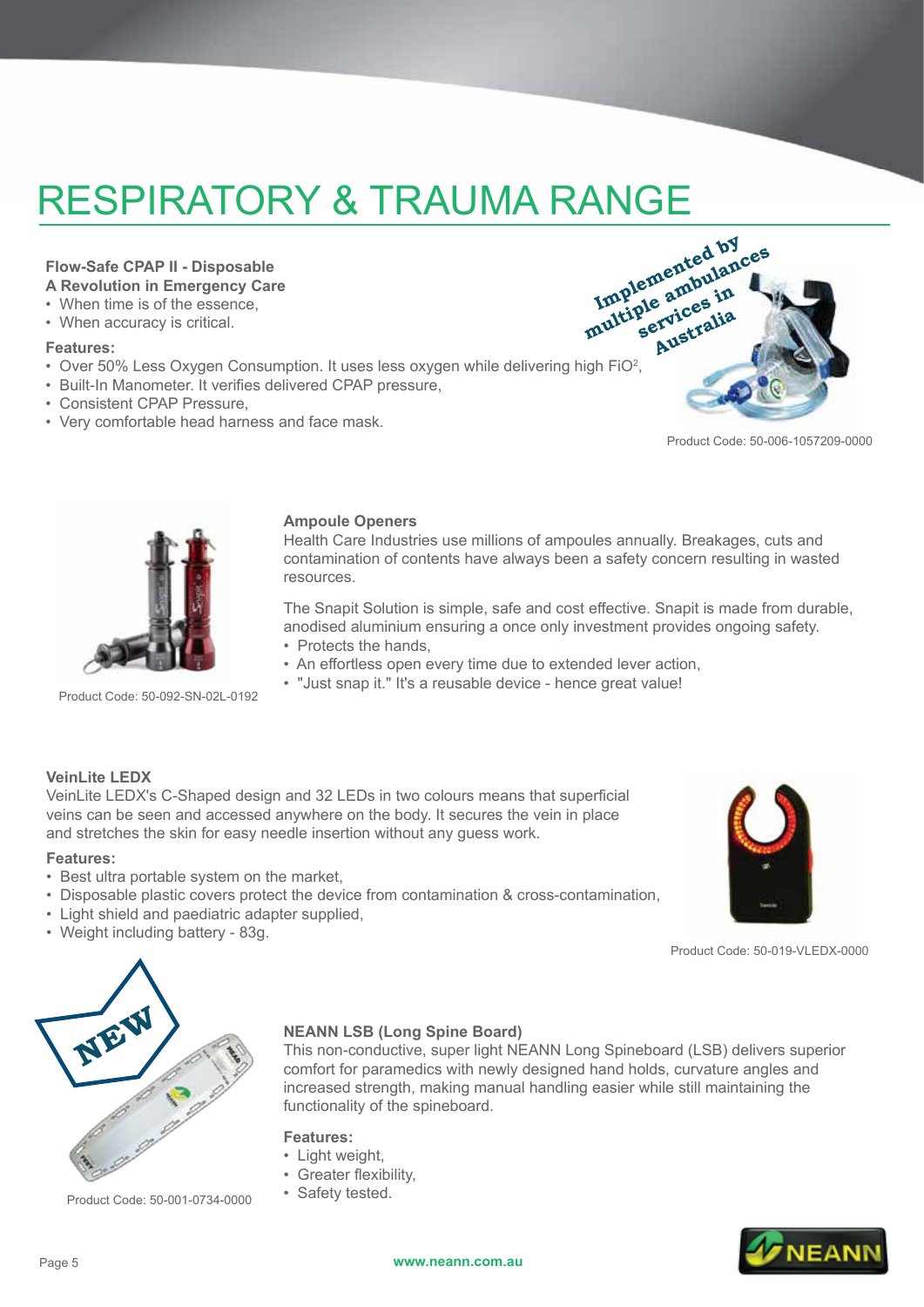# MEDICAL & FIRST AID KIT RANGE

The NEANN Professional Range of Kits are the latest NEANN designs, utilising the state of the art manufacturing methods and the newly developed EnvironFrei materials and aVector handles, this is the kit range of the year!

NEANN kits achieve their pre-eminence in the Australia market with meticulous attention to detail and an unrelenting pursuit of continual improvement.



#### **Hospital In The Home (HITH) Equipment Kits**

Specifically designed for the Hospital in the Home (HITH) professional the Equipment Kit will carry the OBS equipment and consumables required for a clinician to provide care for 8 to 10 daily visits. The accompanying HITH Vehicle Kit is designed to carry a laptop and patient notes as well as patient specific drugs and fluids. The HITH Vehicle Kit is easily attached to a folding trolley for ease of transport.

With 2 compartments - Top Pouch and Main Oxygen Therapy Bag the OxyRESQ is designed to be flexiable and carry the equipment you want, to the level of care you

#### **Features:**

- Light and convenient with replaceable parts,
- Product specific allocation including personal items.

#### **Drug IV Professional Series Kits**

The Drug IV Professional Series Kits have been design with equipment laid out in order of use. This assists the user in establishing IV access with ease. This Drug IV Professional Series Kit is design to fit into the PRK Professional Series Kit.

**OxyRESQ**

#### **Features:**

- Stores large range and number of ALS drugs,
- Unique drug labelling system for easy identification of drugs.



Product Code: 50-001-8300-0386



wish to provide. A full range of basic to advanced airway equipment can be housed in this kit.

**Features:** • Lightweight and ergonomically designed,

• Houses our new disposable venturi suction unit.

Product Code: 50-001-1063-0369

#### **TEK Professional Series Kits**

The TEK Professional Series Kits provides a place for everything and everything in its place with removable wear base, heavy duty runners and highly reflective tape for safety, this is a highly durable kit with great features.

#### **Features:**

- Easy to read printed labelling,
- Built-in layout guides.



Product Code: 50-001-1455-0192

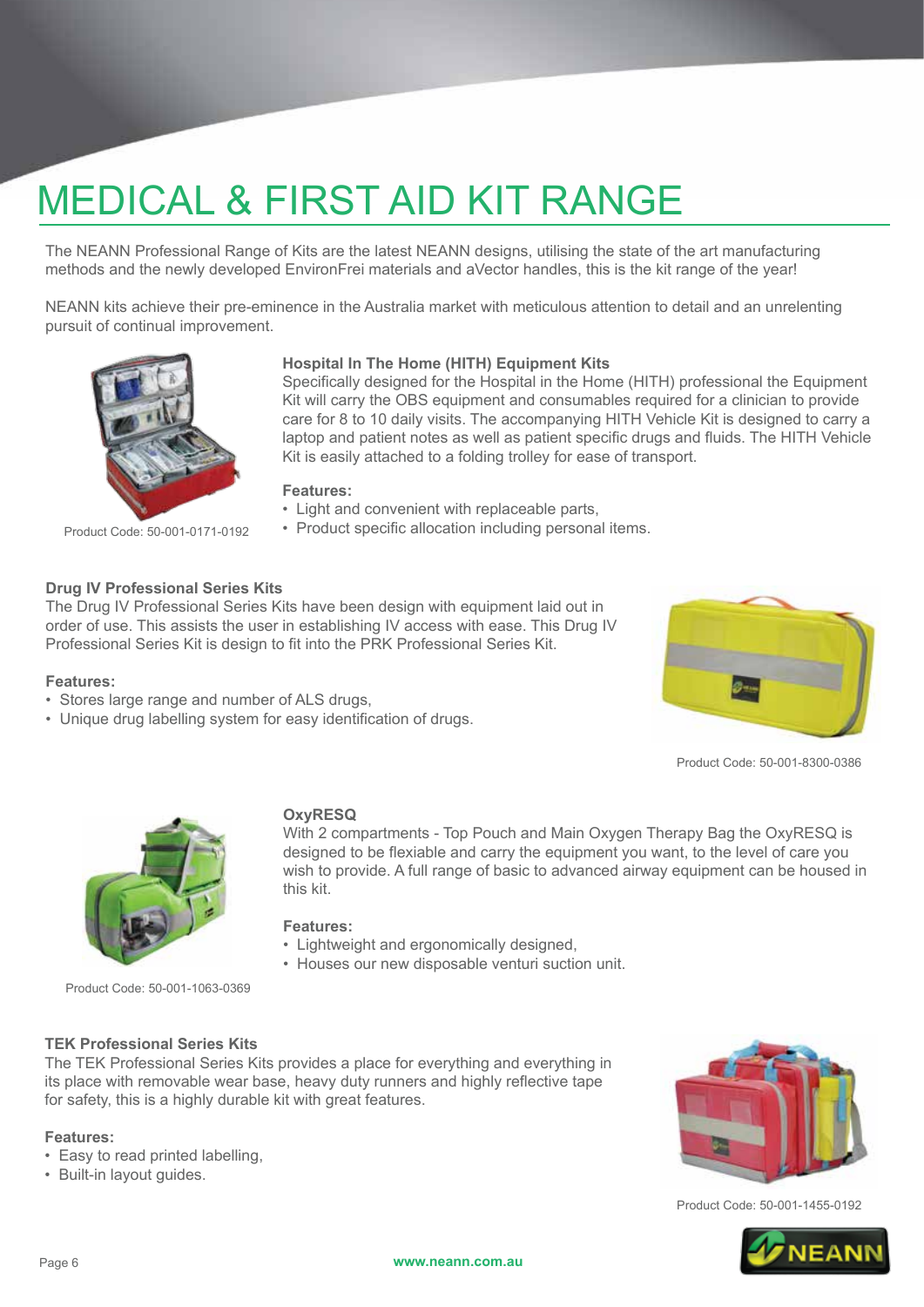# WHY PURCHASE OUR NEANN KITS?

Here is an overview of why NEANN kits continue to lead the market from our competitors in our pursuit of producing Effective, Reliable and Safe to Use products:

#### **We can Design, Research & Develop a kit / bag for you!**

Design the kit to the level of care and equipment you want to carry and suit the environment, emergency or everyday situations you may come across while in the workforce.

#### **EnvironFrei**

Modern State of the art material. Stronger. Highly Durable. Improved Infectious Control. Sustainability.

#### **Cross-Contamination**

Unique material design to minimise Cross-Contamination of bacteria and improved infectious control issues in the workforce. Easy to clean off many different types of bacteria, infections and grime.

#### **Product Labelling**

No Search and Select Issues. Unique internal labelling system for rapid location and easy identification of products in an emergency. Easy to re-stock.

#### **Handles & Straps**

aVector handles. Improved Infectious Control.

#### **Clear Open Design**

Allows all gear to be easily located. Everything has a place and everything in its place.

#### **Independent Reporting & Testing**

Performance Based. Ergonomically Tested & Approved.

#### **Layout Guides**

To assist user in quickly identifying and re-stocking products. Saving Time.

#### **Logo Design and Placement**

Your unique logo and identification (for example: company name, address) can be added to the kit.

#### **Modular System**

So you can slowly build up the kits as finances become available. Internal and External Fixed Storage Pockets also available.

#### **Removable Panels / Inserts**

Internal removable lid panels can be interchangeable to suit multiple uses when on the run or if situations change.

#### **Runners & Base**

Heavy duty runners and removable wear base thus improving the life of the product.

#### **Soft Packs**

Padded with stiffener and foam, these kits are design to endure the harsh outdoor environments while being soft and padded for easy storage.

#### **Multiple Colour Options For Your Kit**

Colour co-ordinate the material for the type of equipment housed. Light and easy to see colours.

#### **Multiple External Window Panels**

For instructions, manual and layout guides to assist users and for increased safety.

#### **Reflective Tapes & Zips** High visibility & safety.

#### **Padded Backpack**

Designed ergonomically to provide comfort and support in all terrains.

#### **Separate Dividers or Elastic Holders**

To keep products in their place. Prevent spillages. Ensuring equipment is always secure.

#### **TGA Certified**

Our kits are Certified to ensure to you are getting the best quality product that complies with the Australian Therapeutic Goods Administration (TGA).

#### **Warranty**

All kits supplied should be free from defect, should this not be the case we will replace or repair the item (at our option).